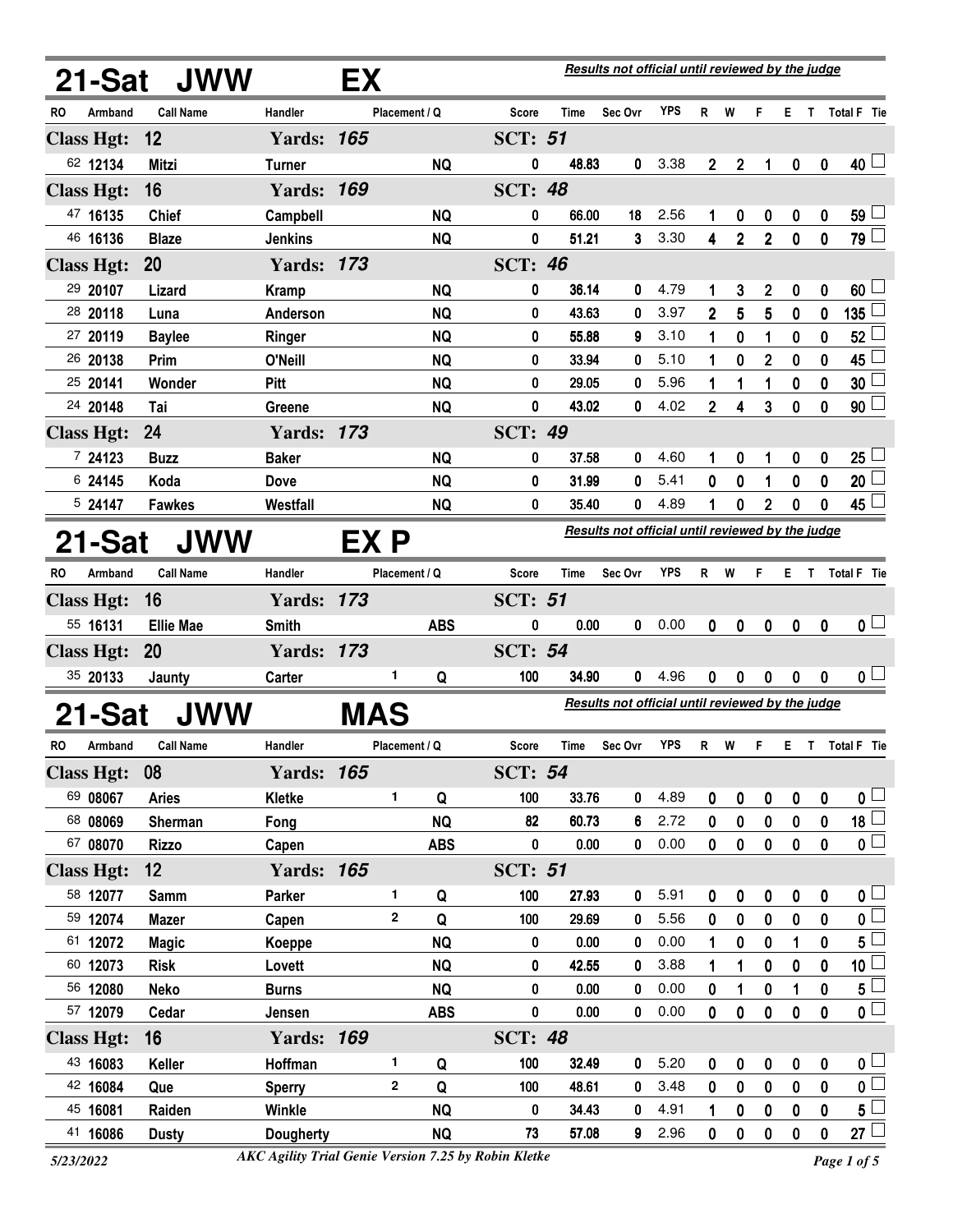| 40 16087          | <b>Delphine</b>  | <b>Rogers</b>      |       |               | <b>NQ</b>  | 0              | 0.00  | 0                                                | 0.00       | 0              | 1                | 0                | 1                | 0                | 5 <sub>1</sub>                            |
|-------------------|------------------|--------------------|-------|---------------|------------|----------------|-------|--------------------------------------------------|------------|----------------|------------------|------------------|------------------|------------------|-------------------------------------------|
| 39 16088          | <b>Peaches</b>   | Linthicum          |       |               | <b>NQ</b>  | 0              | 45.57 | 0                                                | 3.71       | $\overline{2}$ | 0                | 1                | 0                | 0                | 30 <sup>2</sup>                           |
| 38 16089          | <b>Oakley</b>    | Hoffman            |       |               | <b>NQ</b>  | 0              | 35.77 | 0                                                | 4.72       | 1              | 0                | 0                | 0                | 0                | 5                                         |
| 37 16090          | <b>Zipper</b>    | LaGrange           |       |               | <b>NQ</b>  | 0              | 34.33 | 0                                                | 4.92       | 1              | $\bf{0}$         | 0                | $\bf{0}$         | 0                | $5^{\degree}$                             |
| 36 16092          | Κi               | Hansen             |       |               | <b>NQ</b>  | 0              | 37.47 | 0                                                | 4.51       | 0              | 1                | 0                | 0                | 0                | 5 <sup>1</sup>                            |
| 44 16082          | Regan            | <b>Hiatt</b>       |       |               | <b>ABS</b> | 0              | 0.00  | 0                                                | 0.00       | 0              | $\bf{0}$         | 0                | $\bf{0}$         | 0                | $\overline{\mathfrak{o}}$                 |
| <b>Class Hgt:</b> | 20               | <b>Yards: 173</b>  |       |               |            | <b>SCT: 46</b> |       |                                                  |            |                |                  |                  |                  |                  |                                           |
| 19 20100          | <b>Street</b>    | Pitt               |       | 1             | Q          | 100            | 25.36 | 0                                                | 6.82       | 0              | 0                | $\pmb{0}$        | 0                | $\boldsymbol{0}$ | 0 <sub>1</sub>                            |
| 10 20117          | Ven              | Loesch             |       | $\mathbf{2}$  | Q          | 100            | 26.21 | 0                                                | 6.60       | 0              | $\bf{0}$         | 0                | $\bf{0}$         | 0                | $\overline{\mathbf{0}}$                   |
| 13 20112          | Franky           | <b>Baker</b>       |       | 3             | Q          | 100            | 26.23 | 0                                                | 6.60       | 0              | 0                | 0                | 0                | 0                | $\overline{\mathbf{0}}$                   |
| 23 20095          | O. C. D.         | <b>Urquhart</b>    |       | 4             | Q          | 100            | 26.90 | 0                                                | 6.43       | 0              | 0                | 0                | 0                | 0                | $\mathfrak{o} \square$                    |
| 11 20115          | <b>Tarah</b>     | <b>Brusendorff</b> |       |               | Q          | 100            | 38.29 | 0                                                | 4.52       | 0              | 0                | 0                | 0                | 0                | 0                                         |
| 16 20105          | <b>Boomer</b>    | Schimon            |       |               | Q          | 100            | 38.55 | 0                                                | 4.49       | 0              | 0                | 0                | 0                | 0                | 0                                         |
| 22 20096          | Cajun            | <b>Tung</b>        |       |               | <b>NQ</b>  | 0              | 30.99 | 0                                                | 5.58       | 1              | 0                | 1                | 0                | 0                | 25                                        |
| 21<br>20097       | Aspen            | <b>Mierisch</b>    |       |               | <b>NQ</b>  | 0              | 35.65 | 0                                                | 4.85       | 0              | 1                | 0                | 0                | 0                | 5                                         |
| 20 20098          | Gemini           | Hammer             |       |               | <b>NQ</b>  | 0              | 43.72 | 0                                                | 3.96       | 2              | 0                | $\mathbf 2$      | 0                | 0                | 50                                        |
| 18 20102          | <b>Bourbon</b>   | Jensen             |       |               | <b>NQ</b>  | 0              | 27.11 | 0                                                | 6.38       | 0              | 0                | 1                | 0                | 0                | 20                                        |
| 17 20104          | Joule            | Sliger             |       |               | <b>NQ</b>  | 0              | 28.02 | 0                                                | 6.17       | 1              | 1                | 1                | 0                | 0                | 30                                        |
| 15 20109          | Zen              | Paulsen            |       |               | <b>NQ</b>  | 0              | 35.38 | 0                                                | 4.89       | 3              | 0                | 1                | 0                | 0                | 35                                        |
| 14 20110          | Mud              | <b>Bowerman</b>    |       |               | <b>NQ</b>  | 0              | 39.19 | 0                                                | 4.41       | 2              | 1                | 0                | 0                | 0                | 15                                        |
| 12 20114          | <b>MagiK</b>     | <b>Rupe</b>        |       |               | <b>NQ</b>  | 0              | 25.57 | 0                                                | 6.77       | 0              | 0                | 1                | 0                | 0                | 20 <sub>2</sub>                           |
| 920120            | Kenzy            | <b>Stanczyk</b>    |       |               | <b>NQ</b>  | 0              | 33.04 | 0                                                | 5.24       | 1              | 0                | 0                | 0                | 0                | 5                                         |
| 8 20121           | <b>Apollo</b>    | Hammer             |       |               | <b>NQ</b>  | 0              | 29.14 | 0                                                | 5.94       | 1              | $\boldsymbol{0}$ | 1                | $\bf{0}$         | 0                | $25\perp$                                 |
| <b>Class Hgt:</b> | 24               | <b>Yards: 173</b>  |       |               |            | <b>SCT: 49</b> |       |                                                  |            |                |                  |                  |                  |                  |                                           |
| 2 24127           | <b>Dazzle</b>    | Kletke             |       | 1             | Q          | 100            | 31.29 | 0                                                | 5.53       | 0              | 0                | $\pmb{0}$        | $\boldsymbol{0}$ | $\boldsymbol{0}$ | 0 <sub>1</sub>                            |
| 4 24125           | <b>Kibble</b>    | Crawford           |       |               | <b>NQ</b>  | 0              | 0.00  | 0                                                | 0.00       | 0              | $\boldsymbol{2}$ | $\mathbf 0$      | 1                | 0                | 10 $\Box$                                 |
| 3 24126           | Juneau           | <b>Markey</b>      |       |               | <b>NQ</b>  | 0              | 34.61 | 0                                                | 5.00       | 0              | 0                | 1                | $\bf{0}$         | 0                | 20                                        |
|                   |                  |                    |       |               |            |                |       |                                                  |            |                |                  |                  |                  |                  |                                           |
| <b>Class Hgt:</b> | <b>24C</b>       | <b>Yards: 173</b>  |       |               |            | <b>SCT: 46</b> |       |                                                  |            |                |                  |                  |                  |                  |                                           |
| 1 24C129          | Haze             | Lewis              |       |               | <b>NQ</b>  | 0              | 24.98 | 0                                                | 6.93       | 0              | 0                | 1                | 0                | 0                | 20 <sup>1</sup>                           |
|                   |                  |                    |       |               |            |                |       | Results not official until reviewed by the judge |            |                |                  |                  |                  |                  |                                           |
| 21-Sat            | <b>JWW</b>       |                    | MAS P |               |            |                |       |                                                  |            |                |                  |                  |                  |                  |                                           |
| Armband<br>RO     | <b>Call Name</b> | Handler            |       | Placement / Q |            | <b>Score</b>   | Time  | Sec Ovr                                          | <b>YPS</b> | R.             | W                | F                |                  |                  | E T Total F Tie                           |
| <b>Class Hgt:</b> | 04               | <b>Yards: 165</b>  |       |               |            | <b>SCT: 59</b> |       |                                                  |            |                |                  |                  |                  |                  |                                           |
| 76 04038          | Zelda            | <b>Brombaugh</b>   |       | 1             | Q          | 100            | 43.18 | 0                                                | 3.82       | 0              | 0                | 0                | 0                | 0                | 0 <sub>0</sub>                            |
| 74 04040          | Whimsy           | Kletke             |       |               | <b>NQ</b>  | 0              | 0.00  | 0                                                | 0.00       | 2              | 0                | $\mathbf 0$      | 1                | 0                | $\overline{10}$                           |
| 75 04039          | <b>Bunny</b>     | Fong               |       |               | <b>ABS</b> | 0              | 0.00  | 0                                                | 0.00       | 0              | 0                | $\pmb{0}$        | 0                | 0                | $\overline{\mathbf{0}}$                   |
| <b>Class Hgt:</b> | 08               | <b>Yards: 165</b>  |       |               |            | <b>SCT: 56</b> |       |                                                  |            |                |                  |                  |                  |                  |                                           |
| 72 08042          | Lite             | Fry                |       | 1             | Q          | 100            | 36.83 | 0                                                | 4.48       | 0              | 0                | $\pmb{0}$        | 0                | 0                | 0 <sub>1</sub>                            |
| 70 08046          | Link             | Brombaugh          |       | $\mathbf{2}$  | Q          | 100            | 37.43 | 0                                                | 4.41       | 0              | 0                | 0                | $\bf{0}$         | 0                | $\overline{\mathbf{0}}$                   |
| 73 08041          | <b>Cruiser</b>   | Larson             |       | 3             | Q          | 100            | 50.69 | 0                                                | 3.26       | 0              | 0                | $\boldsymbol{0}$ | 0                | 0                | $\mathbf{0}$                              |
| 71 08045          | Ollie            | Cookman            |       |               | <b>NQ</b>  | 0              | 0.00  | 0                                                | 0.00       | 1              | $\mathbf{0}$     | $\mathbf 0$      | 1                | 0                | $5^{\square}$                             |
| <b>Class Hgt:</b> | 12               | <b>Yards: 169</b>  |       |               |            | <b>SCT: 53</b> |       |                                                  |            |                |                  |                  |                  |                  |                                           |
| 63 12051          | <b>Monty</b>     | Hall               |       | 1             | Q          | 100            | 39.09 | 0                                                | 4.32       | 0              | 0                | 0                | 0                | 0                | $\mathbf{0}$ $\Box$                       |
| 65 12048          | <b>Mistalyn</b>  | Winkle             |       | $\mathbf{2}$  | Q          | 100            | 40.28 | 0                                                | 4.20       | $\mathbf{0}$   | $\pmb{0}$        | $\pmb{0}$        | $\mathbf 0$      | 0                | $\overline{\mathbf{0}}$<br>9 <sup>1</sup> |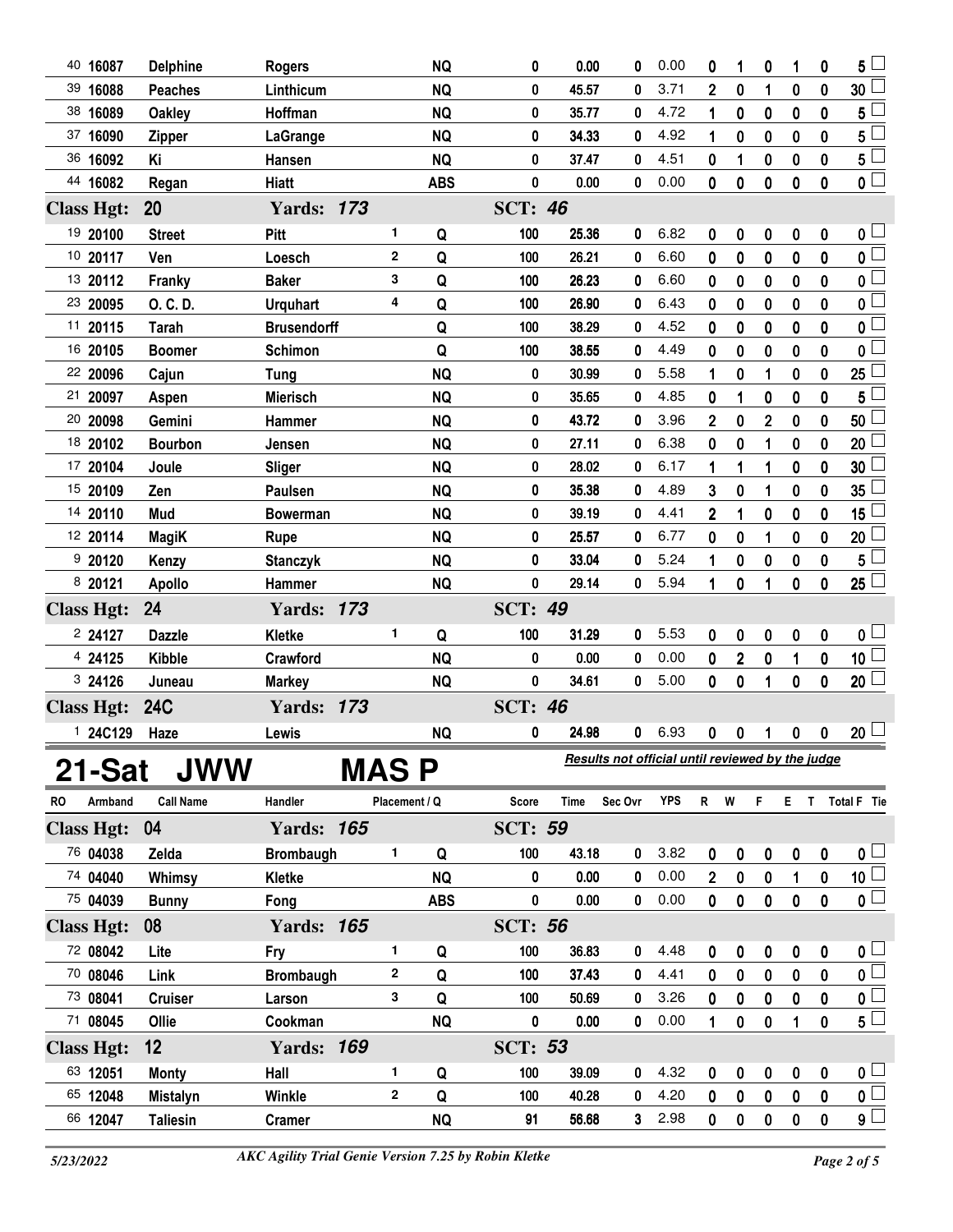|           | 64 12049          | <b>Sylvie</b>    | <b>Birkner</b>    |             |             | <b>NQ</b>     | 0                                                | 43.21       | 0                                                | 3.91       | 3              | 0            | 1              | 0                | 0                | $35 -$                  |  |
|-----------|-------------------|------------------|-------------------|-------------|-------------|---------------|--------------------------------------------------|-------------|--------------------------------------------------|------------|----------------|--------------|----------------|------------------|------------------|-------------------------|--|
|           | <b>Class Hgt:</b> | 16               | <b>Yards: 173</b> |             |             |               | <b>SCT: 51</b>                                   |             |                                                  |            |                |              |                |                  |                  |                         |  |
|           | 51 16056          | <b>Mynx</b>      | <b>Kletke</b>     |             | 1           | Q             | 100                                              | 29.81       | 0                                                | 5.80       | 0              | 0            | 0              | 0                | 0                | 0 <sub>1</sub>          |  |
|           | 52 16055          | Ellie            | Ferdinand         |             | $\mathbf 2$ | Q             | 100                                              | 44.14       | 0                                                | 3.92       | 0              | 0            | 0              | 0                | 0                | $\mathbf 0$             |  |
|           | 54 16052          | Luna             | Chew              |             |             | <b>NQ</b>     | 0                                                | 0.00        | 0                                                | 0.00       | 1              | 1            | 0              | 1                | 0                | 10 <sub>1</sub>         |  |
|           | 53 16053          | Rumble           | <b>Hammer</b>     |             |             | <b>NQ</b>     | 0                                                | 29.49       | 0                                                | 5.87       | 0              | 0            | 1              | 0                | 0                | 20                      |  |
|           | 50 16058          | Juno             | Hoch              |             |             | <b>NQ</b>     | 0                                                | 70.00       | 19                                               | 2.47       | 1              | 0            | 0              | $\bf{0}$         | 0                | 62                      |  |
|           | 49 16059          | <b>Shakira</b>   | Levine            |             |             | <b>NQ</b>     | 0                                                | 29.16       | 0                                                | 5.93       | 0              | 1            | $\overline{2}$ | 0                | 0                | 45                      |  |
|           | 48 16060          | <b>Miley Rae</b> | <b>Smith</b>      |             |             | <b>ABS</b>    | $\bf{0}$                                         | 0.00        | 0                                                | 0.00       | 0              | 0            | $\mathbf 0$    | $\bf{0}$         | 0                | $0\perp$                |  |
|           | <b>Class Hgt:</b> | <b>20</b>        | <b>Yards: 173</b> |             |             |               | <b>SCT: 54</b>                                   |             |                                                  |            |                |              |                |                  |                  |                         |  |
|           | 31 20065          | Arden            | <b>Atkinson</b>   |             | 1           | Q             | 100                                              | 42.08       | 0                                                | 4.11       | 0              | 0            | 0              | 0                | 0                | 0 <sub>1</sub>          |  |
|           | 34 20061          | <b>Nitro</b>     | Levine            |             |             | <b>NQ</b>     | 0                                                | 40.30       | 0                                                | 4.29       | $\overline{2}$ | 0            | 1              | $\mathbf 0$      | 0                | 30                      |  |
|           | 33 20062          | Jada             | Rupe              |             |             | <b>NQ</b>     | 0                                                | 0.00        | 0                                                | 0.00       | 0              | 0            | 1              | 1                | 0                | 20                      |  |
|           | 32 20064          | <b>Maple</b>     | <b>Bennett</b>    |             |             | <b>NQ</b>     | 0                                                | 0.00        | 0                                                | 0.00       | $\overline{2}$ | 0            | 0              | 1                | 0                | 10                      |  |
|           | 30 20066          | Finn             | <b>Mullens</b>    |             |             | <b>NQ</b>     | 0                                                | 45.83       | 0                                                | 3.77       | 1              | 0            | $\overline{2}$ | 0                | 0                | 45 $\lfloor$            |  |
|           |                   |                  |                   |             |             |               | Results not official until reviewed by the judge |             |                                                  |            |                |              |                |                  |                  |                         |  |
|           | 21-Sat            | <b>JWW</b>       |                   | NOV         |             | Β             |                                                  |             |                                                  |            |                |              |                |                  |                  |                         |  |
| <b>RO</b> | Armband           | <b>Call Name</b> | Handler           |             |             | Placement / Q | Score                                            | Time        | Sec Ovr                                          | <b>YPS</b> | R              | W            | F              | ET.              |                  | Total F Tie             |  |
|           | <b>Class Hgt:</b> | 12               | <b>Yards: 107</b> |             |             |               | <b>SCT: 43</b>                                   |             |                                                  |            |                |              |                |                  |                  |                         |  |
|           | 10 12027          | Hope             | <b>McVay</b>      |             |             | <b>NQ</b>     | 0                                                | 42.66       | 0                                                | 2.51       | 3              | 1            | 0              | $\boldsymbol{0}$ | 0                | 20 <sup>1</sup>         |  |
|           | $9$ 12028         | Kaos             | Paulsen           |             |             | <b>NQ</b>     | 0                                                | 0.00        | 0                                                | 0.00       | $\mathbf{0}$   | $\mathbf{0}$ | $\mathbf{0}$   | $\mathbf{1}$     | $\mathbf{0}$     | $\overline{\mathbf{0}}$ |  |
|           | <b>Class Hgt:</b> | <b>20</b>        | <b>Yards: 112</b> |             |             |               | <b>SCT: 37</b>                                   |             |                                                  |            |                |              |                |                  |                  |                         |  |
|           | 7 20020           | <b>Tenchu</b>    | <b>Davila</b>     |             | 1           | Q             | 100                                              | 19.88       | 0                                                | 5.63       | 0              | 0            | 0              | 0                | 0                | 0 <sub>0</sub>          |  |
|           | 6 20030           | Gracie           | <b>Butler</b>     |             |             | <b>NQ</b>     | 0                                                | 0.00        | 0                                                | 0.00       | $\overline{2}$ | 1            | $\overline{2}$ | 1                | $\mathbf 0$      | 55                      |  |
|           | 5 20031           | <b>Bee</b>       | Winkle            |             |             | <b>NQ</b>     | 0                                                | 53.52       | 16                                               | 2.09       | 3              | 4            | 6              | 0                | 0                | 171 $\Box$              |  |
|           | 4 20032           | <b>Hobbs</b>     | <b>Schimon</b>    |             |             | <b>NQ</b>     | 0                                                | 19.36       | 0                                                | 5.79       | 1              | 1            | 3              | 0                | 0                | 70                      |  |
|           | 3 20033           | <b>Nike</b>      | <b>Harris</b>     |             |             | <b>NQ</b>     | 0                                                | 43.88       | 6                                                | 2.55       | 0              | 0            | 1              | 0                | 0                | 26                      |  |
|           | 2 20142           | <b>Doc</b>       | Hammer            |             |             | <b>NQ</b>     | 0                                                | 30.53       | 0                                                | 3.67       | 3              | $\mathbf 2$  | $\overline{2}$ | $\mathbf 0$      | 0                | 65                      |  |
|           | <b>Class Hgt:</b> | <b>24C</b>       | <b>Yards: 112</b> |             |             |               | <b>SCT: 37</b>                                   |             |                                                  |            |                |              |                |                  |                  |                         |  |
|           | 1 24C036          | <b>Trek</b>      | Loesch            |             |             | <b>NQ</b>     | 0                                                | 33.26       | 0                                                | 3.37       | 2              | 0            | 3              | 0                | 0                | $70$ $-$                |  |
|           |                   | <b>JWW</b>       |                   |             |             | P             |                                                  |             | Results not official until reviewed by the judge |            |                |              |                |                  |                  |                         |  |
|           | 21-Sat            |                  |                   | <b>NOV</b>  |             |               |                                                  |             |                                                  |            |                |              |                |                  |                  |                         |  |
| <b>RO</b> | Armband           | <b>Call Name</b> | Handler           |             |             | Placement / Q | <b>Score</b>                                     | <b>Time</b> | Sec Ovr                                          | YPS        | $\mathsf{R}$   | W            | F              | ET.              |                  | Total F Tie             |  |
|           | <b>Class Hgt:</b> | <b>20</b>        | <b>Yards: 112</b> |             |             |               | <b>SCT: 45</b>                                   |             |                                                  |            |                |              |                |                  |                  |                         |  |
|           | 8 20025           | Cooper           | Grant             |             |             | <b>NQ</b>     | 0                                                | 33.94       | 0                                                | 3.30       | 1              | 0            | 1              | 0                | 0                | $25\perp$               |  |
|           | 21-Sat            | <b>JWW</b>       |                   | <b>OPEN</b> |             |               |                                                  |             | Results not official until reviewed by the judge |            |                |              |                |                  |                  |                         |  |
| <b>RO</b> | Armband           | <b>Call Name</b> | Handler           |             |             | Placement / Q | <b>Score</b>                                     | <b>Time</b> | Sec Ovr                                          | <b>YPS</b> | R W            |              | F.             |                  |                  | E T Total F Tie         |  |
|           | <b>Class Hgt:</b> | 08               | <b>Yards: 140</b> |             |             |               | <b>SCT: 50</b>                                   |             |                                                  |            |                |              |                |                  |                  |                         |  |
|           | 16 08013          | <b>Toby</b>      | Ringer            |             |             | <b>NQ</b>     | 0                                                | 59.08       | 9                                                | 2.37       | 4              | 0            | 1              | 0                | 0                | $58\perp$               |  |
|           | 17 08012          | <b>Tyger</b>     | <b>Rogers</b>     |             |             | <b>ABS</b>    | 0                                                | 0.00        | 0                                                | 0.00       | 0              | $\mathbf 0$  | $\mathbf 0$    | $\bf{0}$         | $\mathbf{0}$     | $\overline{\mathbf{0}}$ |  |
|           | <b>Class Hgt:</b> | 16               | <b>Yards: 145</b> |             |             |               | <b>SCT: 45</b>                                   |             |                                                  |            |                |              |                |                  |                  |                         |  |
|           | 11 16015          | Ellie            | <b>Dougherty</b>  |             |             | <b>NQ</b>     | 0                                                | 0.00        | 0                                                | 0.00       | 1              | 0            | 0              | 1                | 0                | 5 <sub>1</sub>          |  |
|           |                   |                  |                   |             |             |               |                                                  |             |                                                  |            |                |              |                |                  |                  |                         |  |
|           | <b>Class Hgt:</b> | 20               | <b>Yards: 150</b> |             |             |               | <b>SCT: 43</b>                                   |             |                                                  |            |                |              |                |                  |                  |                         |  |
|           | 5 20113           | Leelu            | Lagrou            |             | 1           | Q             | 100                                              | 21.39       | $\mathbf 0$                                      | 7.01       | 0              | 0            | $\pmb{0}$      | $\boldsymbol{0}$ | $\boldsymbol{0}$ | 0 <sub>1</sub>          |  |

*<sup>5/23/2022</sup> Page 3 of 5 AKC Agility Trial Genie Version 7.25 by Robin Kletke*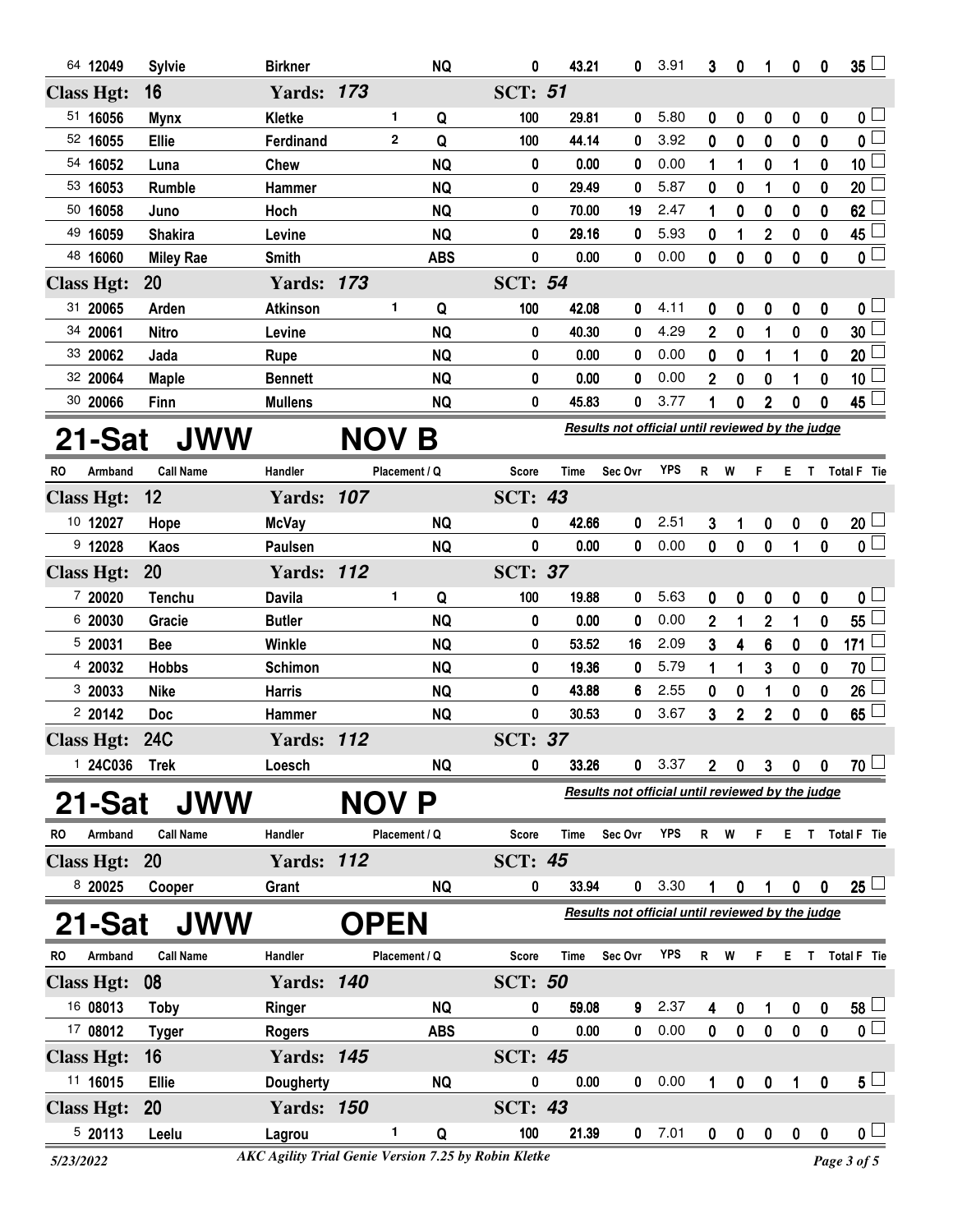| 6 20017              | Coraline            | Lynch             |            | $\mathbf{2}$  | Q                      | 95                                               | 31.11         | 0                                                | 4.82         | 1              | 0              | 0                       | 0             | 0            | 5                  |
|----------------------|---------------------|-------------------|------------|---------------|------------------------|--------------------------------------------------|---------------|--------------------------------------------------|--------------|----------------|----------------|-------------------------|---------------|--------------|--------------------|
| 7 20016              | Lilla               | Loesch            |            |               | <b>NQ</b>              | 0                                                | 32.54         | 0                                                | 4.61         | 3              | 1              | $\overline{2}$          | 0             | 0            | 60                 |
| 4 20140              | <b>Stevie</b>       | Hamilton          |            |               | <b>NQ</b>              | 0                                                | 33.78         | 0                                                | 4.44         | 1              | 0              | 1                       | 0             | 0            | 25                 |
| 3 20143              | Zoey                | <b>Simmons</b>    |            |               | <b>NQ</b>              | 0                                                | 40.82         | 0                                                | 3.67         | $\overline{2}$ | 0              | 1                       | $\bf{0}$      | 0            | 30 <sup>°</sup>    |
| <b>Class Hgt:</b>    | 24                  | <b>Yards: 150</b> |            |               |                        | <b>SCT: 45</b>                                   |               |                                                  |              |                |                |                         |               |              |                    |
| 2 24144              | Kit                 | Westfall          |            | 1             | Q                      | 95                                               | 32.90         | 0                                                | 4.56         | 1              | 0              | 0                       | 0             | 0            | 5                  |
| 1 24146              | Cosmo               | <b>Chew</b>       |            |               | <b>NQ</b>              | 0                                                | 44.84         | 0                                                | 3.35         | 3              | 0              | 1                       | $\bf{0}$      | 0            | 35 <sup>1</sup>    |
| 21-Sat<br><b>JWW</b> |                     |                   |            |               | <b>OPEN P</b>          | Results not official until reviewed by the judge |               |                                                  |              |                |                |                         |               |              |                    |
| Armband<br>RO        | <b>Call Name</b>    | Handler           |            | Placement / Q |                        | Score                                            | Time          | Sec Ovr                                          | <b>YPS</b>   | R              | W              | F                       | Е             | T.           | <b>Total F</b> Tie |
| <b>Class Hgt:</b>    | 12                  | <b>Yards: 145</b> |            |               |                        | <b>SCT: 50</b>                                   |               |                                                  |              |                |                |                         |               |              |                    |
| 15 12001             | Soda                | <b>Stuberg</b>    |            |               | <b>NQ</b>              | 0                                                | 63.09         | 13                                               | 2.30         | 3              | 1              | $\overline{\mathbf{2}}$ | 0             | 0            | 86 <sup>1</sup>    |
| <b>Class Hgt:</b>    | 16                  | <b>Yards: 150</b> |            |               |                        | <b>SCT: 48</b>                                   |               |                                                  |              |                |                |                         |               |              |                    |
| 14 16004             | Sachi               | <b>Ritz</b>       |            |               | <b>NQ</b>              | 0                                                | 29.48         | 0                                                | 5.09         | 0              | 0              | 1                       | 0             | 0            | 20                 |
| 13 16005             | <b>Ziggy Marley</b> | <b>Southard</b>   |            |               | <b>NQ</b>              | 0                                                | 48.98         | 0                                                | 3.06         | 2              | 0              | 0                       | 0             | 0            | 10 <sub>1</sub>    |
| 12 16130             | <b>Britt</b>        | Carter            |            |               | <b>NQ</b>              | 0                                                | 47.60         | 0                                                | 3.15         | 5              | 4              | 4                       | 0             | 0            | 125                |
| <b>Class Hgt:</b>    | <b>20</b>           | <b>Yards: 150</b> |            |               |                        | <b>SCT: 50</b>                                   |               |                                                  |              |                |                |                         |               |              |                    |
| 10 20007             | Lad                 | <b>Tooker</b>     |            |               | <b>NQ</b>              | 0                                                | 54.69         | 4                                                | 2.74         | 3              | 0              | 0                       | 0             | 0            | 23                 |
| 920009               | Farley              | Sanford           |            |               | <b>NQ</b>              | 0                                                | 44.18         | 0                                                | 3.40         | 4              | $\overline{2}$ | 5                       | 0             | 0            | 130                |
| 8 20011              | <b>FX</b>           | <b>Hartley</b>    |            |               | <b>NQ</b>              | 0                                                | 55.91         | 5                                                | 2.68         | 8              | 6              | 5                       | 0             | 0            | 180                |
| 21-Sat               | JWW                 |                   | <b>PRM</b> |               |                        |                                                  |               | Results not official until reviewed by the judge |              |                |                |                         |               |              |                    |
| RO<br>Armband        | <b>Call Name</b>    | Handler           |            | Placement / Q |                        | Score                                            | Time          | Sec Ovr                                          | <b>YPS</b>   | R              | W              | F                       | Е.<br>T.      |              | <b>Total F</b> Tie |
| <b>Class Hgt:</b>    | 12                  | Yards: 0          |            |               |                        | <b>SCT: 48</b>                                   |               |                                                  |              |                |                |                         |               |              |                    |
| 22 12077*            | <b>Samm</b>         | Parker            |            | 1*            | Q                      | 100                                              | 31.96         | 0                                                | 0.00         | 0              | 0              | 0                       | 0             | 0            | 0 <sub>1</sub>     |
| 21 12080*            | Neko                | <b>Burns</b>      |            | $\mathbf{2}$  | Q                      | 100                                              | 33.18         | 0                                                | 0.00         | 0              | 0              | 0                       | 0             | 0            | $\mathbf 0$        |
| 23 12072*            | <b>Magic</b>        | Koeppe            |            |               | <b>NQ</b>              | 0                                                | 40.81         | 0                                                | 0.00         | 1              | 0              | 0                       | $\mathbf 0$   | 0            | 5 <sup>1</sup>     |
| <b>Class Hgt:</b>    | 16                  | Yards: 0          |            |               |                        | <b>SCT: 45</b>                                   |               |                                                  |              |                |                |                         |               |              |                    |
| 18 16088*            | <b>Peaches</b>      | Linthicum         |            |               | <b>NQ</b>              | 0                                                | 44.94         | 0                                                | 0.00         | $\overline{2}$ | $\mathbf{1}$   | 1                       | $\mathbf 0$   | 0            | $35^{\frac{1}{2}}$ |
| 17 16089*            | <b>Oakley</b>       | Hoffman           |            |               | <b>NQ</b>              | 0                                                | 0.00          | 0                                                | 0.00         | 0              | $\mathbf{3}$   | $\mathbf{1}$            | 1             | $\mathbf 0$  | $35\lceil$         |
| <b>Class Hgt:</b>    | <b>20</b>           | Yards: 0          |            |               |                        | <b>SCT: 42</b>                                   |               |                                                  |              |                |                |                         |               |              |                    |
| 13 20100*            | <b>Street</b>       | Pitt              |            | $1*$          | Q                      | 100                                              | 26.87         | 0                                                | 0.00         | 0              | 0              | 0                       | 0             | 0            | 0 <sup>1</sup>     |
| 14 20096*            | Cajun               | <b>Tung</b>       |            | $2^*$         | Q                      | 100                                              | 27.38         | 0                                                | 0.00         | 0              | 0              | 0                       | $\mathbf 0$   | 0            | $\mathbf 0$        |
| 4 20120*             | Kenzy               | <b>Stanczyk</b>   |            | $3^*$         | Q                      | 100                                              | 28.20         | 0                                                | 0.00         | 0              | 0              | 0                       | 0             | 0            | 0                  |
| 15 20095*            | O. C. D.            | <b>Urquhart</b>   |            |               | <b>NQ</b>              | 0                                                | 29.92         | 0                                                | 0.00         | 0              | 1              | 0                       | $\mathbf 0$   | 0            | 5                  |
| 12 20102*            | <b>Bourbon</b>      | Jensen            |            |               | <b>NQ</b>              | 0                                                | 0.00          | 0                                                | 0.00         | 0              |                | 0                       | 1             | 0            | 5                  |
| 11 20104*            | Joule               | <b>Sliger</b>     |            |               | <b>NQ</b>              | 0                                                | 0.00          | 0                                                | 0.00         | 0              | 1              | 1                       | 1             | $\mathbf{0}$ | 25                 |
| 10 20106*            | <b>Pixel</b>        | VanDyke           |            |               | <b>NQ</b>              | 0                                                | 32.80         | 0                                                | 0.00         | $\overline{2}$ | 1              | 1                       | $\bf{0}$      | 0            | 35                 |
| 9 20109*             | Zen                 | Paulsen           |            |               | <b>NQ</b>              | 0                                                | 30.21         | 0                                                | 0.00         | 1              | $\bf{0}$       | 0                       | $\bf{0}$      | $\mathbf{0}$ | 5                  |
| 8 20113*             | Leelu               | Lagrou            |            |               | <b>NQ</b>              | 0                                                | 31.14         | 0                                                | 0.00         | 1              | 1              | 1                       | $\bf{0}$      | 0            | 30                 |
| 7 20114*             | <b>MagiK</b>        | <b>Rupe</b>       |            |               | <b>NQ</b>              | 0                                                | 25.91         | 0                                                | 0.00         | 1              | $\overline{2}$ | $\overline{2}$          | $\bf{0}$      | $\mathbf 0$  | 55                 |
| 6 20117*<br>5 20118* | Ven                 | Loesch            |            |               | <b>NQ</b>              | 0<br>0                                           | 0.00<br>39.51 | 0<br>0                                           | 0.00<br>0.00 | 1              | 1              | 1                       | 1             | 0            | 30                 |
| 3 20141*             | Luna<br>Wonder      | Anderson<br>Pitt  |            |               | <b>NQ</b><br><b>NQ</b> | 0                                                | 0.00          | 0                                                | 0.00         | 2<br>0         | 1<br>1         | 1<br>0                  | $\bf{0}$<br>1 | 0<br>0       | 35<br>$5\sqcup$    |
| <b>Class Hgt:</b>    | 24                  | Yards: 0          |            |               |                        | <b>SCT: 46</b>                                   |               |                                                  |              |                |                |                         |               |              |                    |
|                      |                     |                   |            |               |                        |                                                  |               |                                                  |              |                |                |                         |               |              |                    |